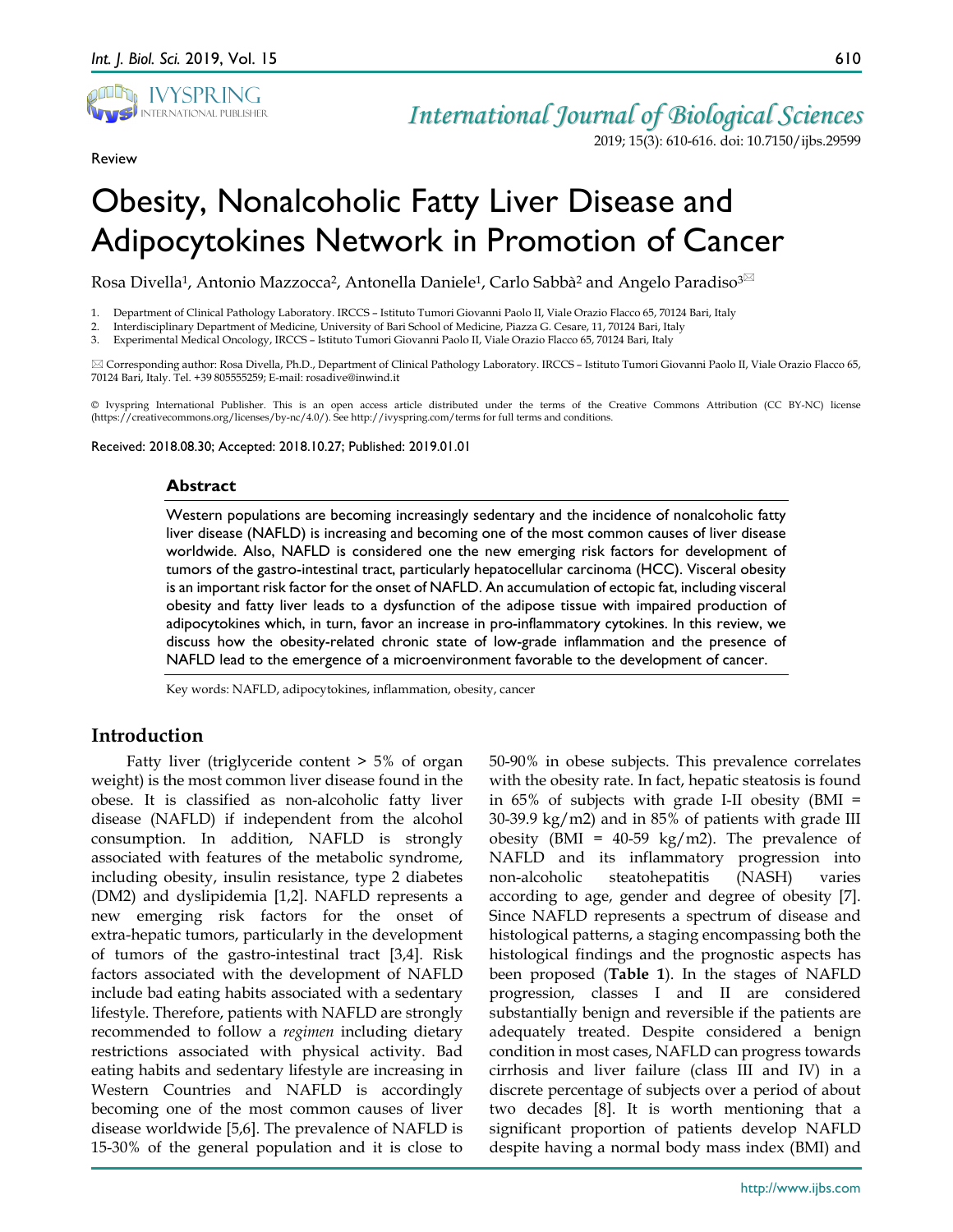few metabolic syndrome features. Patients with NAFLD are generally asymptomatic and NAFLD is often diagnosed during an occasional ultrasound evaluation of the abdomen. Indeed, several cases of NAFLD are associated with other metabolic disorders, including hypertriglyceridaemia, hypercholesterolemia, and hypertension, thus configuring the clinical pattern of the so-called "*metabolic syndrome*" [9]. Visceral obesity is an important risk factor for the onset of NAFLD. An accumulation of ectopic fat, including visceral obesity and fatty liver leads to dysfunction of adipose tissue with impaired production of adipocytokines. This in turn will favor an increase in pro-inflammatory cytokines such as TNF-α (*Tumor Necrosis Factor-alfa*) and a decrease in anti-inflammatory adipokines such as adiponectin [10]. Thus, the prevalence of NAFLD increases with the increase of the body mass index (BMI). NAFLD is currently considered the liver manifestation of the metabolic syndrome (MS) which represents, as shown by numerous studies, a condition that increases the risk of cancer, particularly for the gastrointestinal tract [11,12]. It is becoming clear that insulin resistance associated with the metabolic syndrome and the consequent activation of the inflammatory cascade jointly with the

development of NAFLD may act as promoting factors for cancer development [13,14]. Thus, insulin resistance and metabolic syndrome represent common risk factors for both NAFLD and cancer (Figure 1).

**Table 1.** Histological classification of NAFLD

| Class     | Histological framework                                                                                     |
|-----------|------------------------------------------------------------------------------------------------------------|
| Class I   | Simple fatty liver disease                                                                                 |
| Class II  | Fatty liver with lobular inflammation                                                                      |
| Class III | Fatty liver with lobular inflammation and balloniform<br>hepatocytes                                       |
| Class IV  | Fatty liver with lobular inflammation, balloniform<br>hepatocytes, Mallory bodies and fibrosis (stage 1-4) |

#### **Natural history of NAFLD**

Hepatic steatosis develops when the amount of fatty acids that accumulate in liver cells exceeds the consumption. This imbalance between inputs and outputs, with an intrahepatic deposit of triglycerides, can occur as a result of four mechanisms: i) increased inflow of fatty acids (FA) from the peripheral circulation; ii) increased hepatic synthesis of FA (*de novo* lipogenesis); iii) reduced intrahepatic and peripheral FA oxidation; IV) reduced triglycerides release in the circulation through the VLDL. All these



**Figure 1.** Relationship between metabolic syndrome, NAFLD, and development of colorectal adenoma and carcinoma.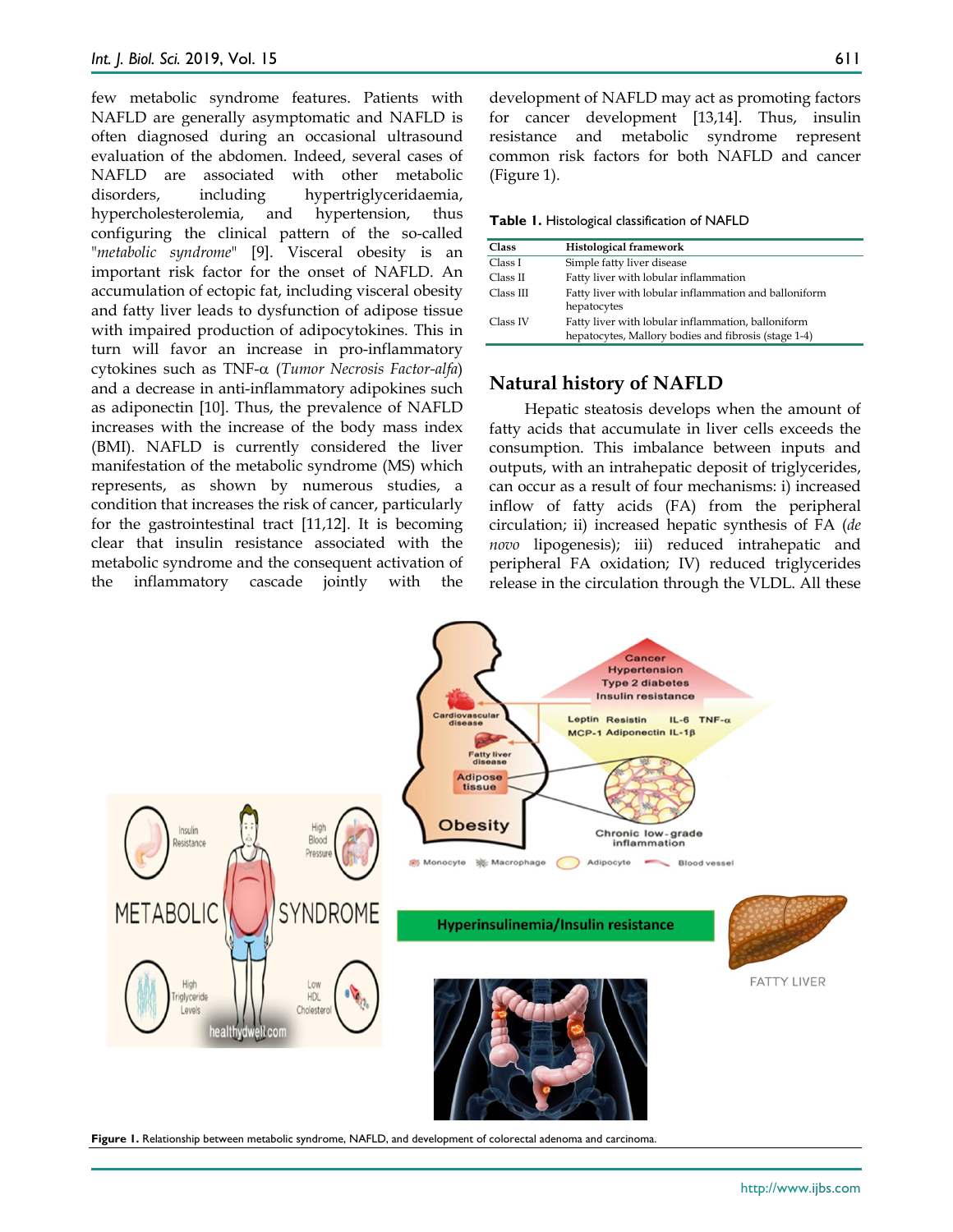mechanisms contribute to the pathogenesis of hepatic steatosis supported by metabolic alterations [15,16]. The actors involved in this process are numerous, but the primary role is played by the adipose tissue expansion and particularly by hypertrophic adipocyte and insulin resistance generated at hepatic and muscular level [17]. Elevated serum levels of free fatty acids (FFAs) and cholesterol, insulin resistance, and adipocyte proliferation are generally present in obesity associated with bad dietary habits and bad lifestyle. Insulin resistance worsens adipocyte function and induces hepatic *de novo* lipogenesis. In addition, insulin resistance promotes the release of proinflammatory adipokines including interleukin (IL)-6, IL-1β and tumor necrosis factor (TNF)-α. These adipokines can in turn worsen the state of insulin resistance [18,19]. This condition results in an increased of hepatic flux of FFAs and leads to accumulation of triglycerides (TGs), mitochondrial dysfunction, reactive oxygen species (ROS) production, and eventually hepatic inflammation and fibrogenesis [20]. Recent findings support the evidence that increased FFA levels leads to an accumulation of certain types of lipid derivatives including ceramides, which inhibit the action of insulin [21]. Ceramides can be considered mediators of insulin resistance and lipotoxicity. Elevated plasma levels of ceramide are detectable in obese subjects and

may contribute, for example, to insulin resistance through activation of TNF-α and other inflammatory mediators [22]. This corroborates the role of ceramide in the pathogenesis of NAFLD with a direct pro-inflammatory effects. In addition, the development of liver dysfunction, hepatic insulin resistance and steatosis in rodents are associated with increased levels of ceramide in both liver and peripheral blood [23]. Additionally, adiponectin lowers the hepatic content of ceramide by improving the blood glucose homeostasis through its receptor-associated ceramidase activity [24]. Ectopic fat deposition is "lipotoxic" and has been linked to the severity of insulin resistance. Holland and colleagues demonstrated that ceramide metabolism influences the insulin-sensitizing effects of adiponectin on the liver which is its primary target tissue [25]. Adiponectin displays anti-lipotoxic effects that are thought to protect tissues (i.e. the liver and muscle) from the accumulation of triglycerides. Decreased adiponectin levels may impair ceramide clearance by facilitating ceramide accumulation within the tissue [26]. An increase in hepatic ceramides is associated to elevated levels of plasma ceramides in obese patients and may promote insulin resistance at level of skeletal muscle. Taken together, these data indicate that insulin resistance represents one of the key factors in the pathogenesis of NAFLD (Figure 2).



Figure 2. The pathogenesis of NAFLD. Peripheral insulin resistance (IR) promotes increased production of free fatty acids (FFA) direct in the liver, resulting in an imbalance between oxidation/divestiture and uptake/synthesis of FFA, and then steatosis liver. The fabric fat secretes adipokines such as leptin, able to adjust the adipocyte metabolism and numerous insulin-mediated processes. Adiponectin plays a role in anti-inflammatory and anti-steatotic; its secretion It is in part regulated by TNF-α under the control of NF-kB.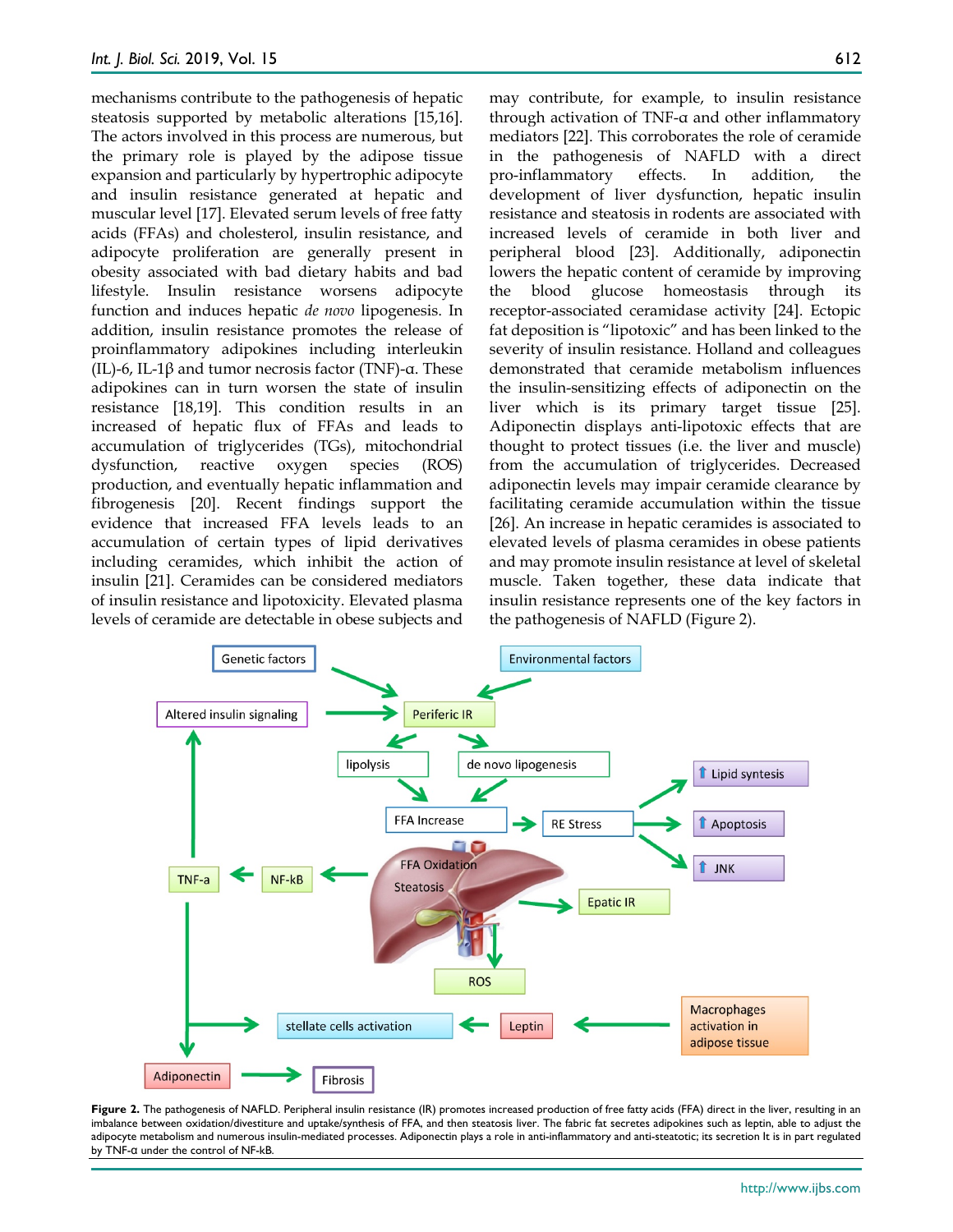## **Adipose tissue in the pathogenesis of NAFLD**

In patients with NAFLD, the total amount of triglyceride pool in the liver originates from three sources: i) adipose tissue (60%); ii) remnant chylomicrons (15%) mostly from dietary fats; iii) hepatic lipogenesis or *de novo lipogenesis* (approximately 25%). Regarding the aliquot from adipocytes, 75-80% of triglyceride originates from the subcutaneous adipose tissue whereas the remaining portion is derived from the visceral adipose tissue and conveyed to the liver via the portal vein (the *portal hypothesis*) [27,28]. According to this hypothesis, the omental fat, which drains directly into the portal vein, contributes significantly to the flow of FFA to the liver as a consequence of the high lipolytic activity of the fat present therein. From the pathogenic point of view, the portal hypothesis is intriguing for several reason. For example, the visceral adipose tissue has a secretory profile different from that of subcutaneous adipose tissue characterized by abundant release of inflammatory cytokines. These cytokines are drained directly from the portal vein and poured out in the liver before reaching any other organ [29]. Therefore, the anatomical contiguity places the liver as the first barrier to the visceral adipose tissue. In physiological conditions, the liver is already subject to a high metabolic activity from which derives a large release of free radicals. In the presence of fatty liver, the oxidative metabolism increases further and even more if hyperglycemia and insulin resistance are present. The abnormal release of free radicals can be compensated until saturation is reached by the antioxidant barrier [30]. When the protective systems are exhausted, ROSs begin to oxidize hepatocytes and other hepatic cells, which in turn activate protective mechanisms by triggering the inflammatory response [31]. This results in an increased expression of TNF-α, IL-1, IL-6 and other inflammatory cytokines which contribute to acceleration of the damage and the more rapid progression of the disease [32,33].

## **NAFLD and cancer: the adipocytokine network**

Based on their effect on NAFLD, adipokines are generally divided into adipokines promoting the onset of NAFLD and adipokines inhibiting the development of NAFLD. A crosstalk between these two groups of adipokines can result either in a beneficial or harmful effect on NAFLD progression [34,35]. However, the ultimate effect is generally temporary because both endogenous factors (e.g. genetic components) and exogenous factors (e.g. eating habits and lifestyles) determine continuous

changes in the metabolic environment followed by dynamic changes of the adipokine profile with different effects on NAFLD evolution. For example, an antagonist relationship exists between adiponectin (with *inhibitory action*) and TNF-α (with *promoting action*) showing opposite effects on insulin resistance and NAFLD [36,37]. Under normal conditions, there is an equilibrium between the two adipokine groups. This homeostatic equilibrium can be altered by hypertrophy or hyperplasia of adipocytes, and can lead to a chronic state of inflammation, insulin resistance and development of NAFLD [38]. The expansion of adipose tissue, independently of other concomitant factors, deprives patients with NAFLD of the anti-inflammatory and antifibrotic effects of adiponectin, effects which are inversely related to total adiposity [39]. Adiponectin is a potent cytokine exerting insulin sensitizing, anti-inflammatory and anti-steatotic activity in hepatocytes through increasing oxidation of free fatty acids and decreasing gluconeogenesis, FFA flow and *de novo* lipogenesis [40,41]. In addition, adiponectin protects hepatocytes from apoptosis in the NAFLD-associated hepatic inflammatory microenvironment [42]. TNF-α is another important pro-inflammatory cytokine in NAFLD which promotes insulin resistance [43]. The excessive release of TNF-α from both the hypertrophic adipocytes and Kuppfer cells is one of the early events of hepatic damage. In fact, TNF- $\alpha$ stimulates the production of other chemo-attractant cytokines in the hepatocytes, which in turn recruit inflammatory cells [44,45]. High levels of TNF- $α$  and low levels of adiponectin are favorable conditions for the development of insulin resistance and NAFLD [46]. These two adipokines involved in the pathogenesis of NAFLD mutually inhibit the synthesis and activity of each other by targeting metabolic equilibrium [47]. However, these adipokines are thought to be involved in the link between obesity, NAFLD and development of both intra and extra hepatic tumors [48-50]. In particular, adiponectin exerts antitumor activity by activating the AMP protein kinase (AMPK), an inhibitor of tumor cell growth that stimulates the caspase signaling pathway leading to apoptosis of endothelial cells [51,52]. In addition, adiponectin exerts its anti-tumor action by inhibiting TNF- $\alpha$ , involved in both tumor proliferation and angiogenesis [53,54]. Accordingly, insulin is becoming a relevant factor in the regulation of cell proliferation, apoptosis and tumor angiogenesis [55,56]. Leptin is another adipocitokine involved in the onset of NAFLD [57]. Leptin plays a dual role in NAFLD. On one hand, it seems to have a protective role for hepatic steatosis, especially in the early stages of the disease. On the other hand, it could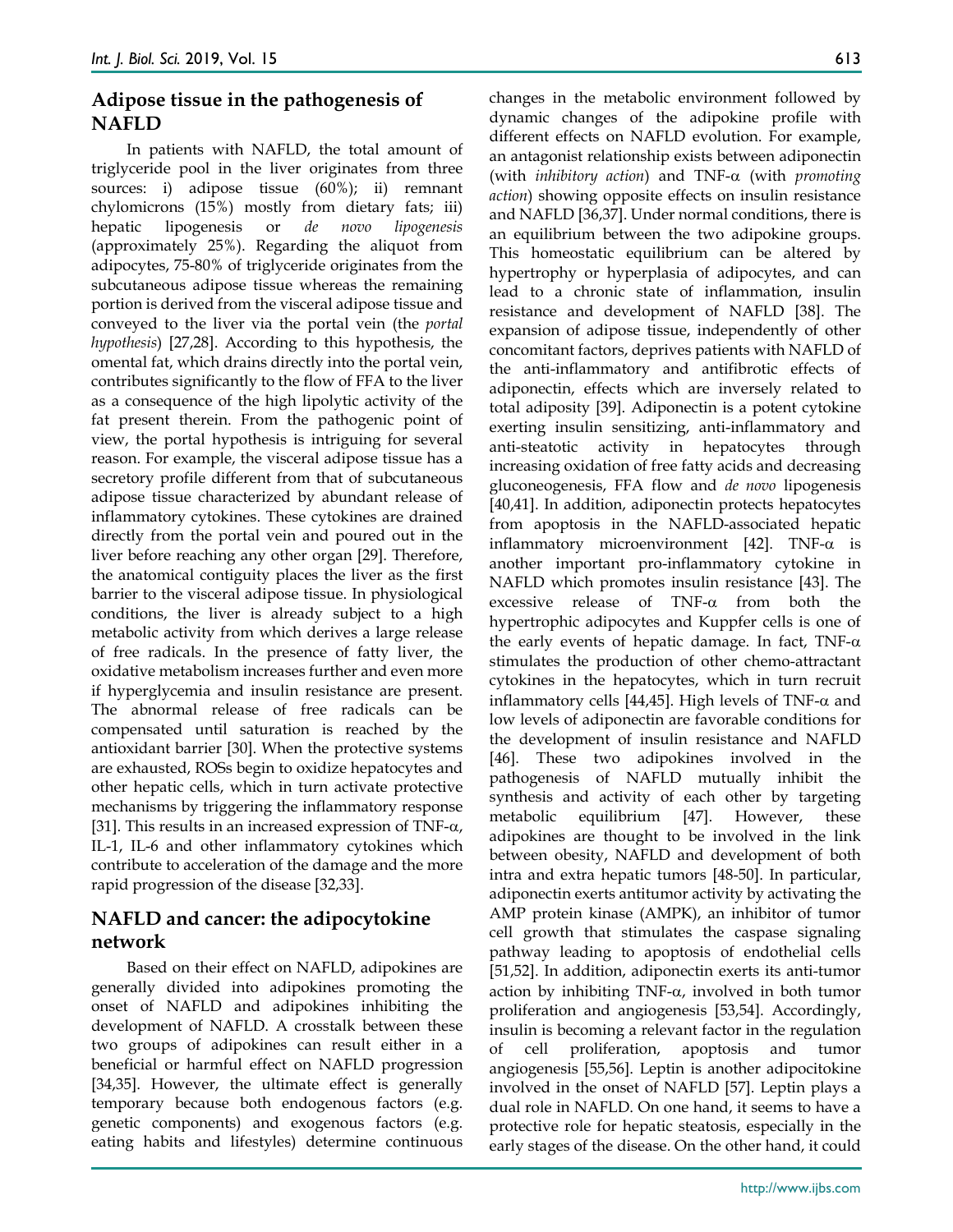act as an inflammatory and fibrinogenic factor as the disease progresses. As visceral adipose tissue increases, leptin levels concomitantly increase. This should limit the expansion of fat mass in order to avoid the formation of insulin resistance. In this sense, leptin should exert an anti-steatotic effect on the hepatocytes [58,61]. If adipose tissue expands, a state of leptin resistance occurs. Accordingly, leptin is no longer able to compensate insulin resistance and the progression of steatosis [62]. In this context, leptin may exert non-beneficial effects by acting as a fibrinogenic and pro-inflammatory adipokine. Leptin is considered an adipocytokine acting as molecular link between obesity and cancer [63-65]. Low levels of adiponectin and high levels of leptin are associated with the processes of mitogenesis, tumor growth and cell motility when adipose tissue dysfunction occurs. Furthermore, an increase in leptin stimulates the release of pro-inflammatory cytokines such as TNF- $\alpha$ and IL-6, which in turn give rise to an inflamed microenvironment which favors tumor development and up-regulation of angiogenesis promoting factors (i.e. VEGF and HIF-1 $\alpha$ ) [66-68].

#### **Conclusion**

The incidence of NAFLD is increasing in accordance with the increasing prevalence of metabolic syndrome and obesity. In addition, NAFLD and predisposition to cancer is still matter of debate. Consequently, the question arises as to whether the increasing NAFLD incidence accounts for the increase of certain type of cancer (particularly liver and colon cancer). NAFLD is frequently associated with visceral obesity, diabetes and dyslipidemia, and it is related to clinical and biological markers of insulin resistance. Insulin resistance associated with the metabolic syndrome and the consequent activation of the inflammatory cascade underlying the development of NAFLD represents a favorable background for cancer development (Fig. 3). The prevention of an excessive increase of adipose tissue is therefore important to avoid the promotion of a pro-inflammatory activity sustained by an adverse adipokine profile predisposing to an increased risk of cancer. In conclusion, in overweight or obese patients with NAFLD, a program of cancer prevention aimed at quenching the inflammatory cascade and improve insulin sensitivity should be mandatory. It is therefore advisable for these subjects to adopt correct lifestyles including healthy eating habits and avoid sedentariness.

### **Competing Interests**

The authors have declared that no competing interest exists.



**Figure 3.** The state of chronic low-grade inflammation due to obesity and the presence of NAFLD leads to the emergence of a micro-environment favorable to the development of cancer and the onset of insulin resistance due to activation of the axis that regulates the insulin growth factor-1 IGF-1 and insulin resulting in hyperinsulinemia. Through its proliferative and anti-apoptotic effects, this process can increase mutations that promote carcinogenesis.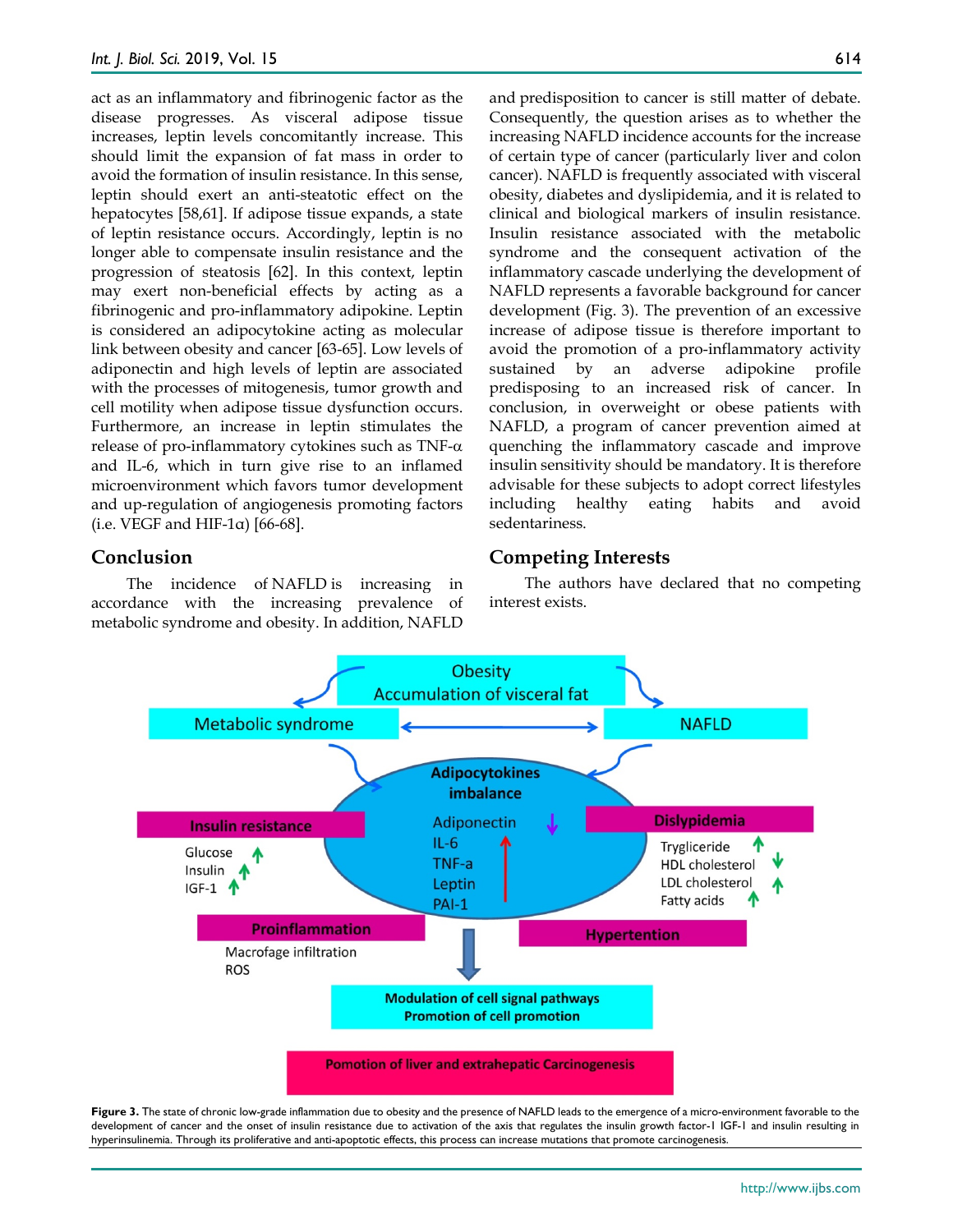#### **References**

- 1. Dietrich P, Hellerbrand C. Non-alcoholic fatty liver disease, obesity and the metabolic syndrome. Best Pract Res Clin Gastroenterol. 2014; 28(4): 637-653.
- 2. Milić S, Lulić D, Štimac D. Non-alcoholic fatty liver disease and obesity: biochemical, metabolic and clinical presentations. World J Gastroenterol. 2014; 20(28): 9330-9337.
- 3. Kim GA, Lee HC, Choe J et al. Association between non-alcoholic fatty liver disease and cancer incidence rate. J Hepatol. 2017; S0168-8278(17): 32294-32298.
- 4. Derra A, Bator M, Menżyk T, Kukla M. Underrated enemy from nonalcoholic fatty liver disease to cancers of the gastrointestinal tract. Clin Exp Hepatol. 2018; 4(2): 55-71.
- 5. Aller R, Fernández-Rodríguez C, Lo Iacono O et al. Management of non-alcoholic fatty liver disease (NAFLD). Clinical practice guideline. Gastroenterol Hepatol. 2018; 41(5): 328-349.
- 6. Kwak MS, Kim D. Non-alcoholic fatty liver disease and lifestyle modifications, focusing on physical activity. Korean J Intern Med. 2018; 33(1): 64-74.
- 7. Ipsen DH, Lykkesfeldt J, Tveden-Nyborg P. Molecular mechanisms of hepatic lipid accumulation in non-alcoholic fatty liver disease. Cell Mol Life Sci. 2018; doi: 10.1007 / s00018-018-2860-6. Jun 23.
- 8. Koo SH. Nonalcoholic fatty liver disease: molecular mechanisms for the hepatic steatosis. Clin Mol Hepatol. 2013; 19(3): 210-215.
- 9. Yki-Järvinen H. Non-alcoholic fatty liver disease as a cause and a consequence of metabolic syndrome. Lancet Diabetes Endocrinol. 2014; 2(11): 901-910.
- 10. Hohenester S, Christiansen S, Nagel JM et al. Lifestyle intervention for morbid obesity: effects on liver steatosis, inflammation and fibrosis. Am J Physiol Gastrointest Liver Physiol. 2018; 2018 315(3): G329-G338.
- 11.
- 12. Brown JC, Harhay MO, Harhay MN. Nonalcoholic fatty liver disease and mortality among cancer survivors. Cancer Epidemiol. 2017; 48: 104-109.
- 13. Sanna C, Rosso C, Marietti M et al. Non-Alcoholic Fatty Liver Disease and Extra-Hepatic Cancers. Int J Mol Sci. 2016; 17(5).
- 14. Del Campo JA, Gallego P, Grande L. Role of inflammatory response in liver diseases: Therapeutic strategies. World J Hepatol. 2018; 10(1): 1-7.
- 15. Chen Z, Yu R, Xiong Y et al. A vicious circle between insulin resistance and inflammation in nonalcoholic fatty liver disease. Lipids Health Dis. 2017; 16(1): 203.
- 16. Satapathy SK, Sanyal AJ. Epidemiology and Natural History of Nonalcoholic Fatty Liver Disease. Semin Liver Dis. 2015; 35(3): 221-235.
- 17. Marengo A, Jouness RI, Bugianesi E. Progression and Natural History of Nonalcoholic Fatty Liver Disease in Adults. Clin Liver Dis. 2016; 20(2): 313-324.
- 18. Itoh H, Kanayama N. Developmental Origins of Nonalcoholic Fatty Liver Disease (NAFLD). Adv Exp Med Biol. 2018; 1012: 29-39.
- 19. Altamirano-Barrera A, Barranco-Fragoso B, Méndez-Sánchez N. Management strategies for liver fibrosis. Ann Hepatol. 2017; 16(1): 48-56.
- 20. Lambertucci F, Arboatti A, Sedlmeier MG et al. Disruption of tumor necrosis factor alpha receptor 1 signaling accelerates NAFLD progression in mice upon a high-fat diet. J Nutr Biochem. 2018; 58: 17-27.
- 21. Tsochatzis EA, Papatheodoridis GV, Archimandritis AJ. Adipokines in nonalcoholic steatohepatitis: from pathogenesis to implications in diagnosis and therapy. Mediators Inflamm. 2009; 2009: 831670.
- 22. Apostolopoulou M, Gordillo R, Koliaki C et al. Specific Hepatic Sphingolipids Relate to Insulin Resistance, Oxidative Stress, and Inflammation in Nonalcoholic Steatohepatitis. Diabetes Care 2018; 41(6): 1235-1243.
- 23. Ordoñez M, Presa N, Trueba M et al. Implication of Ceramide Kinase in Adipogenesis. Mediators Inflamm. 2017; 2017:9374563.
- 24. Watt MJ, Barnett AC, Bruce CR et al. Regulation of plasma ceramide levels with fatty acid oversupply: evidence that the liver detects and secretes de novo synthesised ceramide. Diabetologia. 2012; 55(10): 2741-2746.
- 25. Holland WL, Miller RA, Wang ZV et al. Receptor-mediated activation of ceramidase activity initiates the pleiotropic actions of adiponectin. Nat Med. 2011; 17(1): 55-63.
- 26. Holland WL, Xia JY, Johnson JA et al. Inducible overexpression of adiponectin receptors highlight the roles of adiponectin-induced ceramidase signaling in lipid and glucose homeostasis. Mol Metab. 2017; 6(3):267-275.
- 27. Reibe-Pal S, Febbraio MA. Adiponectin serenades ceramidase to improve metabolism. Mol Metab. 2017; 6(3):233-235.
- 28. Karim MF, Al-Mahtab M, Rahman S et al. Non-alcoholic Fatty Liver Disease (NAFLD) A Review. Mymensingh Med J 2015; 24(4): 873-880.
- 29. Fuchs CD, Claudel T, Trauner M. Role of metabolic lipases and lipolytic metabolites in the pathogenesis of NAFLD. Trends Endocrinol Metab. 2014; 25(11): 576-585.
- 30. Byrne CD, Targher G. NAFLD: a multisystem disease. J Hepatol. 2015; 62(1S): S47-64.
- 31. Masarone M, Rosato V, Dallio M et al. Role of Oxidative Stress in Pathophysiology of Nonalcoholic Fatty Liver Disease. Oxid Med Cell Longev. 2018; 2018: 9547613.
- 32. Perumpail BJ, Khan MA, Yoo ER et al. Clinical epidemiology and disease burden of nonalcoholic fatty liver disease. World J Gastroenterol. 2017; 23(47): 8263-8276.
- 33. Abenavoli L, Peta V. Role of adipokines and cytokines in non-alcoholic fatty liver disease. Rev Recent Clin Trials 2014; 9(3):134-140.
- 34. Stojsavljević S, Gomerčić Palčić M, Virović Jukić L et al. Adipokines and proinflammatory cytokines, the key mediators in the pathogenesis of nonalcoholic fatty liver disease. World J Gastroenterol. 2014; 20(48):18070-18091.
- 35. Polyzos SA, Kountouras J, Mantzoros CS. Adipokines in nonalcoholic fatty liver disease. Metabolism 2016; 65(8):1062-1079.
- 36. Jarrar MH, Baranova A, Collantes R et al. Adipokines and cytokines in non-alcoholic fatty liver disease. Aliment Pharmacol Ther. 2008; 27(5):412-421.
- 37. Rabe K, Lehrke M, Parhofer KG, Broedl UC. Adipokines and insulin resistance. Mol Med. 2008; 14(11-12): 741-751.
- 38. Antuna-Puente B, Feve B, Fellahi S et al. Adipokines: the missing link between insulin resistance and obesity. Diabetes Metab. 2008; 34(1): 2-11.
- Divella R, De Luca R, Abbate I et al. Obesity and cancer: the role of adipose tissue and adipo-cytokines-induced chronic inflammation. J Cancer 2016; 7(15): 2346-2359.
- 40. Neuman MG, Cohen LB, Nanau RM. Biomarkers in nonalcoholic fatty liver disease. Can J Gastroenterol Hepatol. 2014; 28(11): 607-618.
- 41. Ma H, You GP, Cui F et al. Effects of a low-fat diet on the hepatic expression of adiponectin and its receptors in rats with NAFLD. Ann Hepatol. 2015; 14(1):108-117.
- 42. Buechler C, Wanninger J, Neumeier M. Adiponectin, a key adipokine in obesity related liver diseases. World J Gastroenterol. 2011; 17(23): 2801-2811.
- 43. Finelli C, Tarantino G. What is the role of adiponectin in obesity related non-alcoholic fatty liver disease? World J Gastroenterol. 2013; 19(6): 802-812.
- 44. Nieto-Vazquez I, Fernández-Veledo S, Krämer DK et al. Insulin resistance associated to obesity: the link TNF-alpha. Arch Physiol Biochem 2008; 114(3):183-194.
- 45. Sato A, Nakashima H, Nakashima M et al. Involvement of the TNF and FasL produced by CD11b Kupffer cells/macrophages in CCl4-induced acute hepatic injury. PLoS One 2014; 9(3).
- 46. Su L, Li N, Tang H et al. Kupffer cell-derived TNF-α promotes hepatocytes to produce CXCL1 and mobilize neutrophils in response to necrotic cells. Cell Death Dis. 2018; 9(3): 323.
- 47. Chen Z, Yu R, Xiong Y et al. A vicious circle between insulin resistance and inflammation in nonalcoholic fatty liver disease. Lipids Health Dis. 2017; 16(1): 203.
- 48. Adolph TE, Grander C, Grabherr F et al. Adipokines and Non-Alcoholic Fatty Liver Disease: Multiple Interactions. Int J Mol Sci. 2017; 18(8). pii: E1649.
- 49. Duan XF, Tang P, Li Q et al. Obesity, adipokines and hepatocellular carcinoma. Int J Cancer 2013; 133(8):1776-1783.
- 50. Booth A, Magnuson A, Fouts J et al. Adipose tissue, obesity and adipokines: role in cancer promotion. Horm Mol Biol Clin Investig. 2015; 21(1): 57-74.
- 51. Derra A, Bator M, Menżyk T et al. Underrated enemy from nonalcoholic fatty liver disease to cancers of the gastrointestinal tract. Clin Exp Hepatol. 2018; 4(2):55-71.
- 52. Nagaraju GP, Aliya S, Alese OB. Role of adiponectin in obesity related gastrointestinal carcinogenesis. Cytokine Growth Factor Rev. 2015; 26(1): 83-93.
- 53. Zhang L, Wen K, Han X et al. Adiponectin mediates antiproliferative and apoptotic responses in endometrial carcinoma by the AdipoRs/AMPK pathway. Gynecol Oncol. 2015; 137(2): 311-320.
- 54. Hajri T, Tao H, Wattacheril J et al. Regulation of adiponectin production by insulin: interactions with tumor necrosis factor-α and interleukin-6. American Journal of Physiology - Endocrinology And Metabolism 2011; 300(2): E350–E360.
- 55. Huang M, Chen Z, Xu D et al. Adiponectin inhibits proliferation and induces apoptosis in colorectal cancer HCT116 cells. Chinese Journal of Cellular and Molecular Immunology 2018; 34(3): 253-259.
- 56. Djiogue S, Nwabo Kamdje AH, Vecchio L et al. Insulin resistance and cancer: the role of insulin and IGFs. Endocr Relat Cancer 2013; 20(1): R1-R17.
- 57. Cao Y. Angiogenesis and vascular functions in modulation of obesity, adipose metabolism, and insulin sensitivity. Cell Metab. 2013; 18(4): 478-489.
- 58. Polyzos SA, Aronis KN, Kountouras J et al. Circulating leptin in non-alcoholic fatty liver disease: A systematic review and meta-analysis. Diabetologia 2016; 59: 30–43.
- 59. Boutari C, Tziomalos K, Athyros VG. The adipokines in the pathogenesis and treatment of nonalcoholic fatty liver disease. Hippokratia 2016; 20(4): 259-263.
- 60. Boutari C, Perakakis N, Mantzoros CS. Association of Adipokines with Development and Progression of Nonalcoholic Fatty Liver Disease. Endocrinol Metab (Seoul) 2018; 33(1): 33-43.
- 61. de Luis DA, Perez Castrillon JL, Duenas A. Leptin and obesity. Minerva Med. 2009; 100: 229-236.
- 62. Asrih M, Veyrat-Durebex C, Poher AL et al. Leptin as a Potential Regulator of FGF21. Cell Physiol Biochem. 2016; 38(3): 1218-1225.
- Zhang L, Song H, Ge Y et al. Temporal relationship between diet-induced steatosis and onset of insulin/leptin resistance in male Wistar rats. PLoS One 2015; 10(2).
- 64. Mullen M, Gonzalez-Perez RR. Leptin-Induced JAK/STAT Signaling and Cancer Growth. Vaccines (Basel) 2016; 4(3) pii: E26.